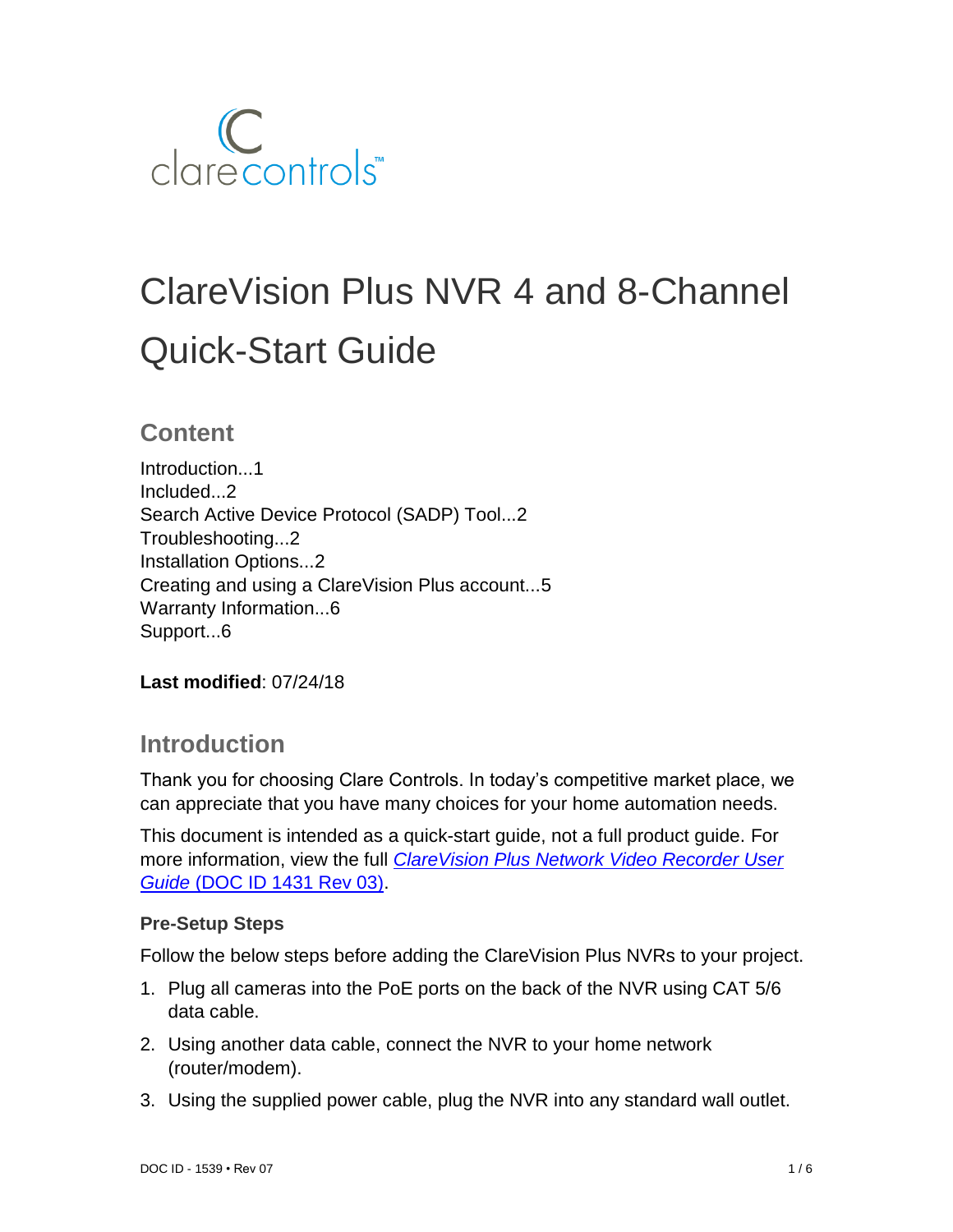# **Included**

## **(contents vary per NVR)**

- NVR
- Power cord
- Optical mouse
- Remote control (if applicable)
- SATA hard drive (pre-installed)
- Small Phillips head screws (if applicable)
- Drill template (if applicable)

# **Search Active Device Protocol (SADP) Tool**

Using your computer, browse to the below address and download the SADP tool. **Note:** The SADP tool is only available on Windows.

[www.clarecontrols.com/dealer/clarevisionplus-resources/](http://www.clarecontrols.com/dealer/clarevisionplus-resources/)

# **Troubleshooting**

## **Factory Reset**

To factory default the NVR: login to the NVR, click on **Configuration**, click on **Maintenance**, and then select **Factory Defaults**. This resets the NVR to default factory settings.

# **Installation Options**

Select an installation option.

#### **Installation Option 1: Web Browser**

**Note:** You must have access to a computer and the SADP Tool or IP scanner.

**To setup your web browser:**

**Note:** We recommend using Internet Explorer (IE) in compatibility mode or Safari for NVR web configuration.

1. Browse to the ClareVision Plus Downloads page on the Clare Controls Knowledge Base to download the latest web plugin on your computer.

[https://knowledgebaseclarecontrols.atlassian.net/wiki/spaces/CVP/pages/74317862/Clare](https://knowledgebaseclarecontrols.atlassian.net/wiki/spaces/CVP/pages/74317862/ClareVision+Plus+Downloads) [Vision+Plus+Downloads](https://knowledgebaseclarecontrols.atlassian.net/wiki/spaces/CVP/pages/74317862/ClareVision+Plus+Downloads)

- 2. Close the browser, and then install the plugin.
- 3. Re-open the browser.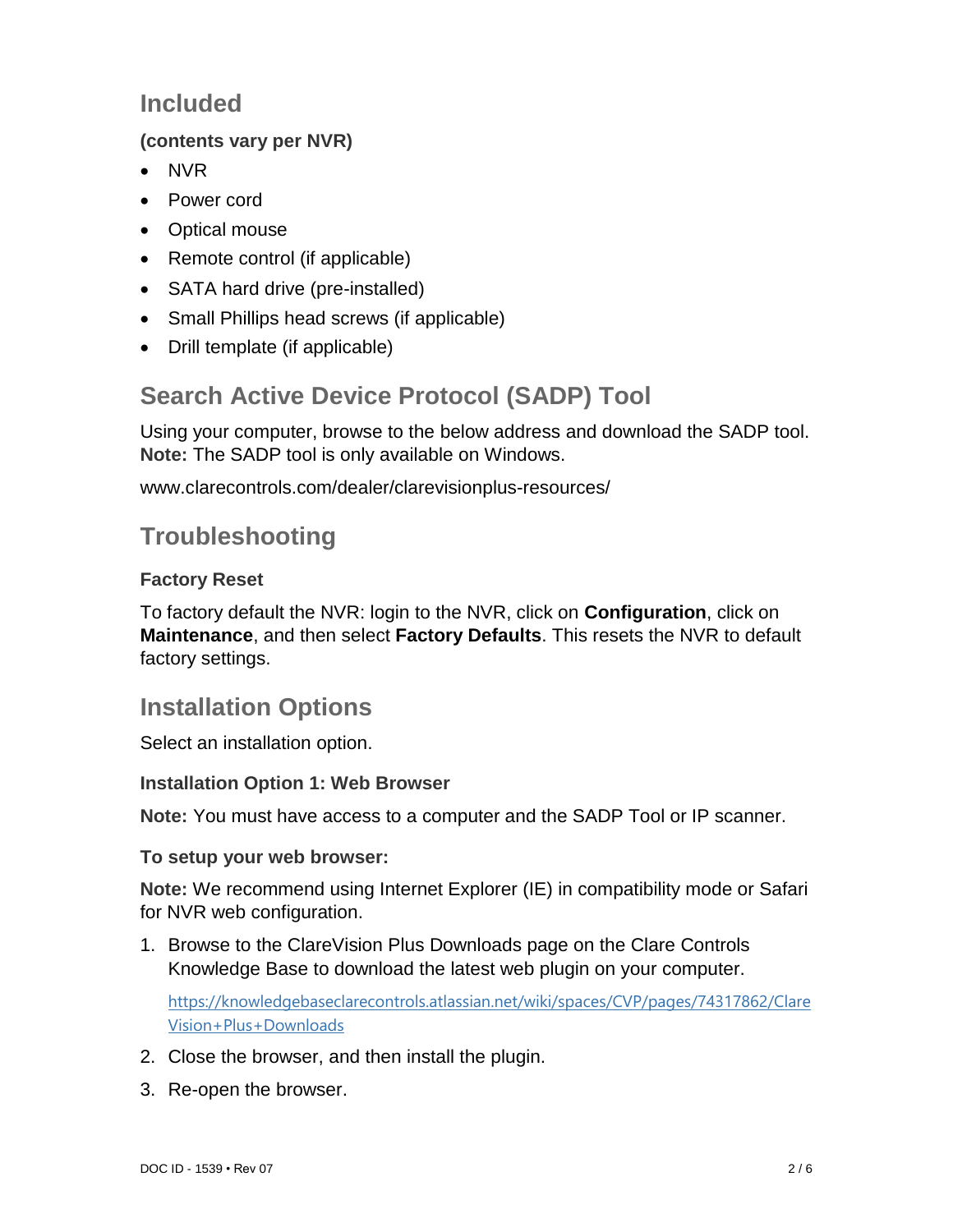#### **To connect and configure the NVR:**

- 1. Find the NVR's IP address using the SADP tool, IP scanner, or in the ClareVision Plus app under Online Devices.
- 2. Using your computer, browse to the NVR's IP address to log in. When prompted, enter the new password and password confirmation.
- 3. Setup security.
	- a. Answer security questions (share these questions and answers with your client).
	- b. **(Optional 4-Channel NVR only**) You can save a GUID to access your password at a later date using a USB storage device, otherwise, select **Save**.

**Note:** The cameras activate. This can take up to 5 minutes. You must refresh your browser to view all activated cameras.

4. All ClareVision Plus cameras are pre-configured to detect motion.

**Note:** To maximize disk space, we recommend recording on motion detection, see the full NVR manual's [Record and Capture Settings](https://knowledgebaseclarecontrols.atlassian.net/wiki/spaces/CVP/pages/66027663) for detailed instructions.

- 5. **(4-Channel NVR only)** Enable the ClareVision Plus service.
	- a. Access **Platform Access**.

**Configuration** > **Network** > **Advanced Settings** > **Platform Access**

- b. Click **Enable**.
- c. The dialog box displays, tap **Create Verification Code**.

**Note:** The created verification code is used to activate the NVR in a later step.

- d. Click **Save**.
- 6. (Optional) Set a Static IP for the NVR.

**Note:** We strongly recommend using a static IP or DHCP reservation if using your NVR in conjunction with a ClareHome automation or using DDNS.

#### **Configure the IP address**

a. Browse to **Network**.

#### **Configuration** > **Network**

- b. Deselect the DHCP checkbox, and then enter the static IP address.
- c. Click **Save**.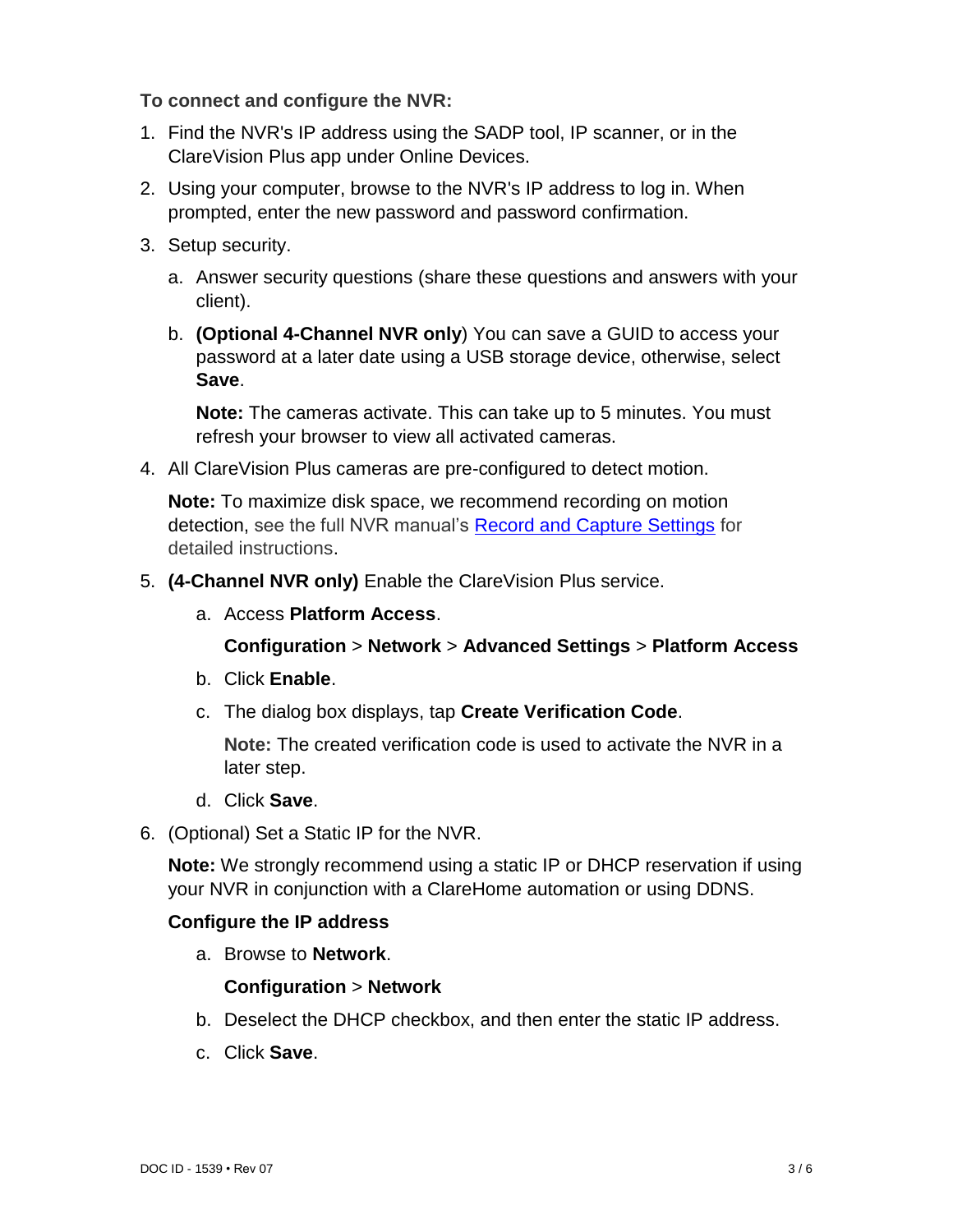#### **Set a DHCP reservation**

- a. Refer to the router's documentation for instructions on setting up a DHCP reservation for the NVR on your network.
- 7. Access the **Live View** tab and verify that all cameras are online by tapping the icon next to each camera name.

If using Internet Explorer, you must configure compatibility mode to view the cameras.

- a. Open IE settings (**Tools** icon in top right of window).
- b. Click **Compatibility Listing Settings**.
- c. Add the NVR's IP address to the compatibility list, and then click **Close.**

**Installation Option 2: OSD (On-Screen Display)**

**To connect your NVR using the on-screen display:** 

**Note:** For OSD installation you must have access to the NVR, a mouse (provided), a monitor, and a VGA or HDMI cable.

- 1. Use VGA/HDMI cable to connect the NVR to the monitor, and then connect the mouse to the USB port on the rear of the NVR.
- 2. Once connected, an activation dialog box appears. The default username clareadmin displays. You must create a password.
- 3. Enter the desired password, and then tap **OK.**
- 4. **(Optional)** You can save a GUID to access your password later using a USB storage device, otherwise select **No**.
- 5. **(Optional)** Decide if you want to copy the password to IP cameras that are connected using the default password.
- 6. Create your desired login pattern and confirm.
- 7. The wizard displays, click **Next**.
- 8. Verify the date and time format, and then click **Next**.
- 9. (**Optional**) Set a static IP for the NVR, and then click **Next.**

**Note:** We strongly recommend using a static IP or DHCP reservation if using your NVR in conjunction with a ClareHome automation system or is using DDNS per step 10.

- 10.Verify that Cloud P2P is enabled, and then click **Next**.
- 11. (**Optional**) Enter DDNS information, and then click **Next**.
- 12.Verify that the hard drive status is normal, and then click **Next**.

If it is not, click **Initialize**.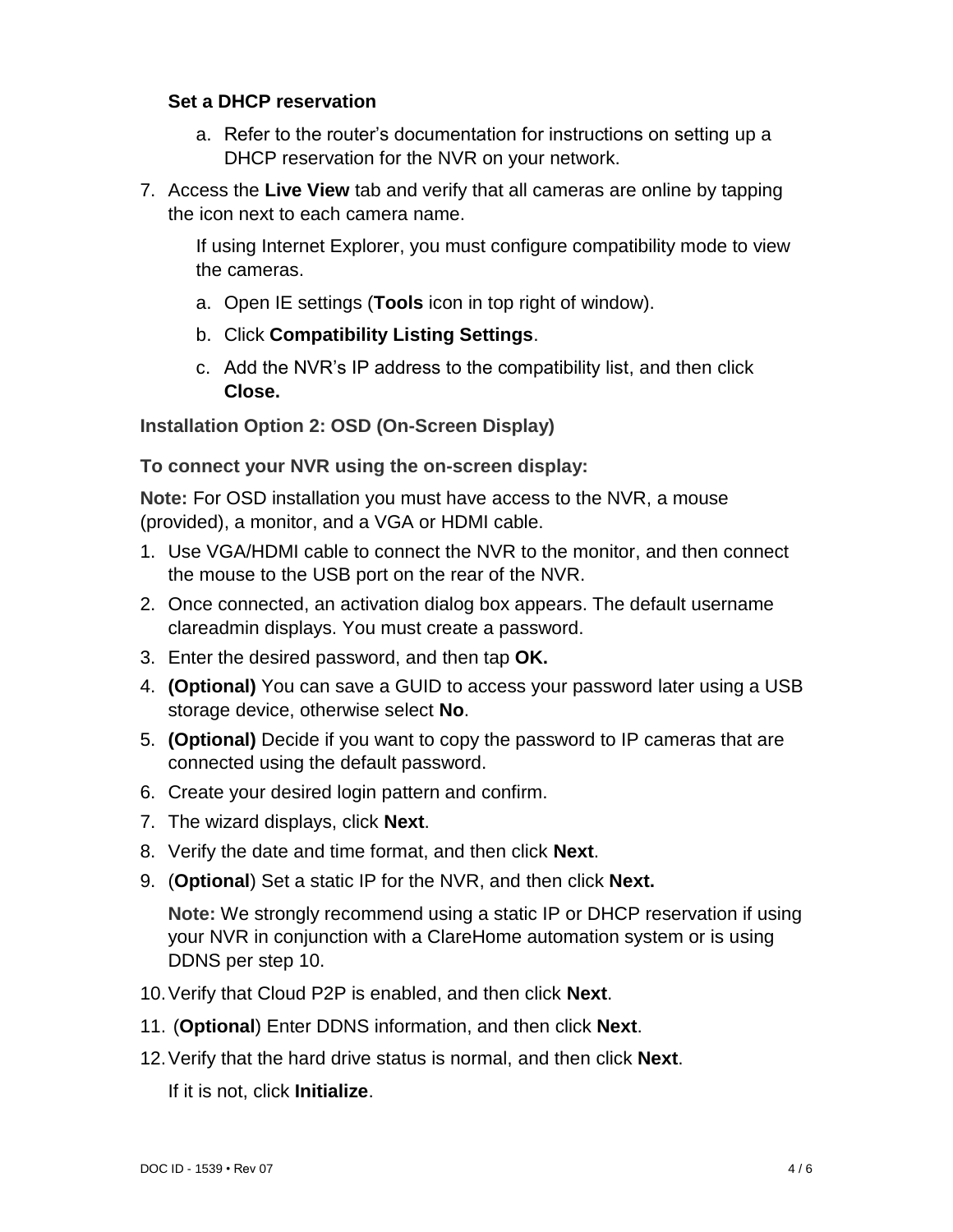13.**(Optional)** Select cameras residing on the network to add to the NVR.

A list of cameras attached to the home's network displays. The list does not include the cameras connected to the NVR through PoE.

14.Select the recording type, and then tap **OK**.

**Note:** To maximize disk space, we recommend recording on motion detection, see the full NVR manual's [Record and Capture Settings](https://knowledgebaseclarecontrols.atlassian.net/wiki/spaces/CVP/pages/66027663) for detailed instructions.

15.Proceed to the setup of the ClareVision Plus account to view your NVR using the ClareVision Plus app.

## **Creating and using a ClareVision Plus account**

To access live NVR video and recorded footage from anywhere in the world, you must first setup a ClareVision Plus account.

**To setup the ClareVision Plus account:**

1. Download and install the ClareVision Plus app.

[ClareVision Plus for Android](https://play.google.com/store/apps/details?id=com.clarecontrols.ClareVisionPlusG2) – Google Play

[ClareVision Plus for iOS](https://itunes.apple.com/us/app/clarevision-plus/id1231425658?mt=8) - iTunes

- 2. Tap **Cloud Devices**.
- 3. Tap **Register** or login to the ClareVision Plus account.

**Note:** The ClareVision Plus account used must be that of the homeowner.

- a. Enter your Email and the displayed Captcha code, and then tap **Get Verification Code**.
- b. Access your email, copy the verification code, and then return to the ClareVision Plus app.
- c. Paste the verification code into the field, and then tap **Next**.
- d. To create your ClareVision Plus account, enter your preferred username and password, and then tap **Finish**.
- e. Login to ClareVision Plus account using your username and password.
- 4. To add the NVR to your ClareVision Plus account, tap  $\blacksquare$ , and then tap **Wired Device**.
- 5. Scan the label on the bottom of the NVR.